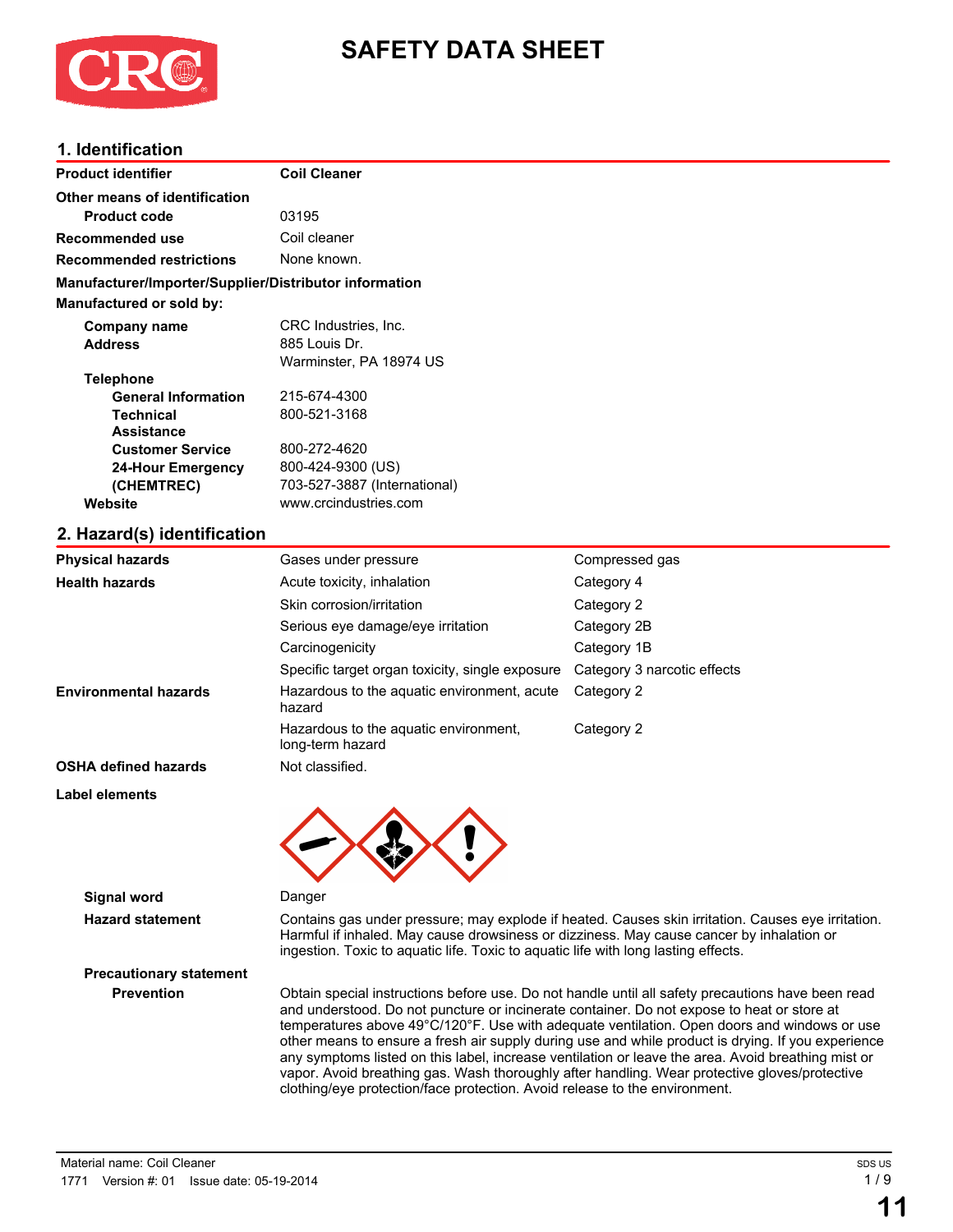| <b>Response</b>                              | If on skin: Wash with plenty of water. If skin irritation occurs: Get medical attention. Take off<br>contaminated clothing and wash before reuse. If inhaled: Remove person to fresh air and keep<br>comfortable for breathing. Call a poison center/doctor if you feel unwell. If in eyes: Rinse<br>cautiously with water for several minutes. Remove contact lenses, if present and easy to do.<br>Continue rinsing. If eye irritation persists: Get medical attention. If exposed or concerned: Get<br>medical attention. Collect spillage. |
|----------------------------------------------|------------------------------------------------------------------------------------------------------------------------------------------------------------------------------------------------------------------------------------------------------------------------------------------------------------------------------------------------------------------------------------------------------------------------------------------------------------------------------------------------------------------------------------------------|
| <b>Storage</b>                               | Store in a well-ventilated place. Store locked up. Exposure to high temperature may cause can to<br>burst.                                                                                                                                                                                                                                                                                                                                                                                                                                     |
| <b>Disposal</b>                              | Dispose of contents/container in accordance with local/regional/national regulations.                                                                                                                                                                                                                                                                                                                                                                                                                                                          |
| Hazard(s) not otherwise<br>classified (HNOC) | None known.                                                                                                                                                                                                                                                                                                                                                                                                                                                                                                                                    |

### **Supplemental information**

10.21% of the mixture consists of component(s) of unknown acute hazards to the aquatic environment. 2.4% of the mixture consists of component(s) of unknown long-term hazards to the aquatic environment. When exposed to extreme heat or hot surfaces, vapors may decompose to harmful or fatal corrosive gases such as hydrogen fluoride, hydrogen chloride and possibly phosgene.

# **3. Composition/information on ingredients**

#### **Mixtures**

| <b>Chemical name</b> | Common name and synonyms | <b>CAS number</b> | %         |
|----------------------|--------------------------|-------------------|-----------|
| Tetrachloroethylene  | Perchloroethylene        | 127-18-4          | $80 - 90$ |
| $COZO(8)$ 210        |                          | Proprietary       | $5 - 10$  |
| Carbon dioxide       |                          | 124-38-9          | 1 - 3     |

Specific chemical identity and/or percentage of composition has been withheld as a trade secret.

| 4. First-aid measures                                                        |                                                                                                                                                                                                                                                                         |
|------------------------------------------------------------------------------|-------------------------------------------------------------------------------------------------------------------------------------------------------------------------------------------------------------------------------------------------------------------------|
| Inhalation                                                                   | Remove victim to fresh air and keep at rest in a position comfortable for breathing. Oxygen or<br>artificial respiration if needed. Call a POISON CENTER or doctor/physician if you feel unwell.                                                                        |
| <b>Skin contact</b>                                                          | Rinse skin with water/shower. If skin irritation occurs: Get medical advice/attention. Take off<br>contaminated clothing and wash before reuse.                                                                                                                         |
| Eye contact                                                                  | Immediately flush eyes with plenty of water for at least 15 minutes. Remove contact lenses, if<br>present and easy to do. Continue rinsing. Get medical attention if irritation develops and persists.                                                                  |
| Ingestion                                                                    | If ingestion of a large amount does occur, call a poison control center immediately. Rinse mouth.<br>Do not induce vomiting.                                                                                                                                            |
| <b>Most important</b><br>symptoms/effects, acute and<br>delayed              | Irritation of eyes and mucous membranes. Irritation of nose and throat. Exposed individuals may<br>experience eye tearing, redness, and discomfort. Symptoms of overexposure may be headache,<br>dizziness, tiredness, nausea and vomiting. May cause redness and pain. |
| Indication of immediate<br>medical attention and special<br>treatment needed | Provide general supportive measures and treat symptomatically. Keep victim warm. Keep victim<br>under observation. Symptoms may be delayed.                                                                                                                             |
| <b>General information</b>                                                   | IF exposed or concerned: Get medical advice/attention. Ensure that medical personnel are aware<br>of the material(s) involved, and take precautions to protect themselves.                                                                                              |
| 5. Fire-fighting measures                                                    |                                                                                                                                                                                                                                                                         |
| Suitable extinguishing media                                                 | Water spray. Foam. Dry chemical powder. Carbon dioxide (CO2).                                                                                                                                                                                                           |
| Unsuitable extinguishing<br>media                                            | Do not use water jet as an extinguisher, as this will spread the fire.                                                                                                                                                                                                  |
| Specific hazards arising from<br>the chemical                                | Contents under pressure. When exposed to extreme heat or hot surfaces, vapors may decompose<br>to harmful or fatal corrosive gases such as hydrogen fluoride, hydrogen chloride and possibly<br>phosgene.                                                               |
| Special protective equipment<br>and precautions for firefighters             | Firefighters must use standard protective equipment including flame retardant coat, helmet with<br>face shield, gloves, rubber boots, and in enclosed spaces, SCBA.                                                                                                     |

**equipment/instructions** In case of fire: Stop leak if safe to do so. Move containers from fire area if you can do so without risk. Containers should be cooled with water to prevent vapor pressure build up.

**Fire-fighting**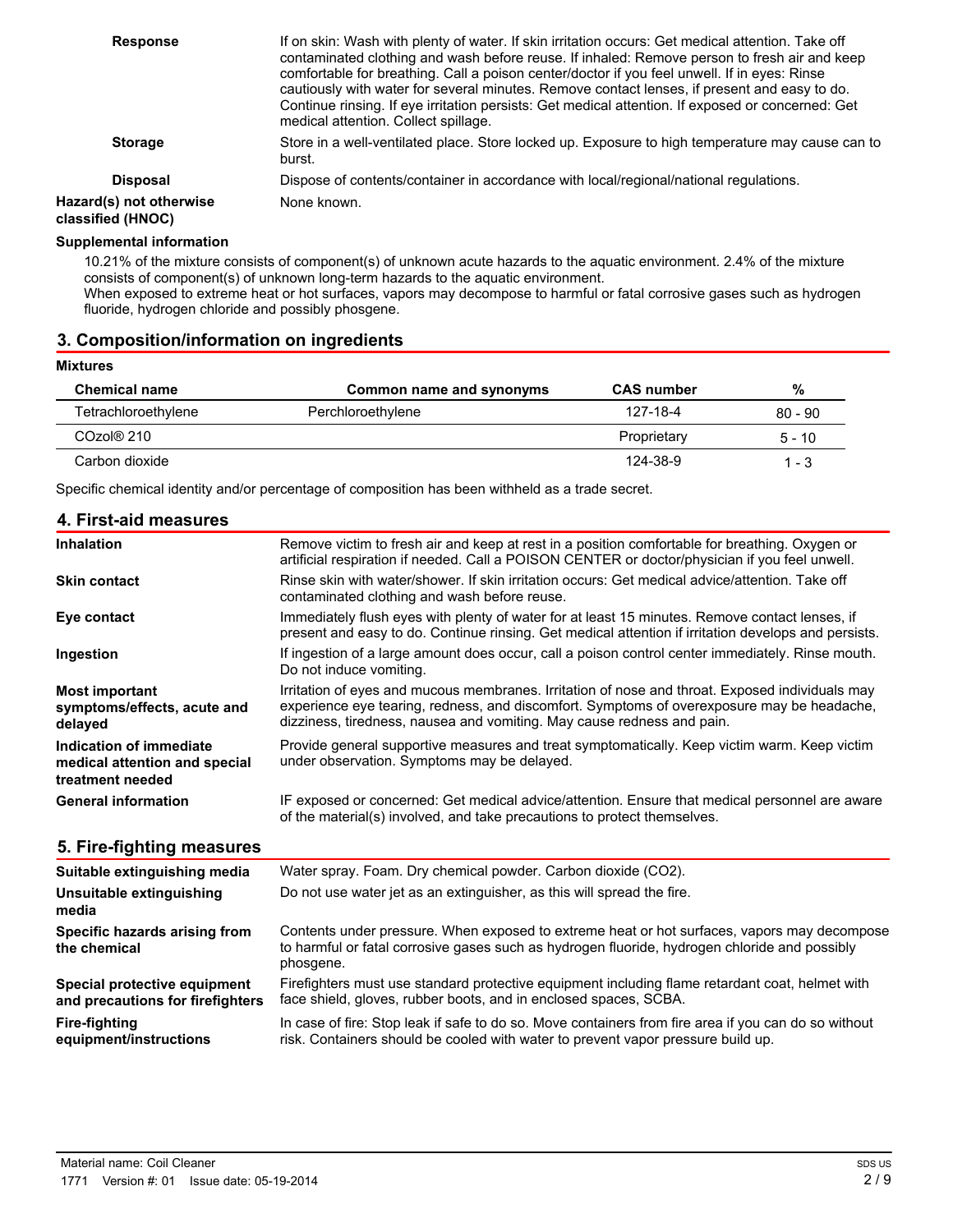# **6. Accidental release measures**

| u. Acciuental Telease Ineasules                                           |                                                                                                                                                                                                                                                                                                                                                                                                                                                                                                                                                                                                                                                                                                                                                                                                                                                                                                                                                                                                                                                                                                                                                                                                 |
|---------------------------------------------------------------------------|-------------------------------------------------------------------------------------------------------------------------------------------------------------------------------------------------------------------------------------------------------------------------------------------------------------------------------------------------------------------------------------------------------------------------------------------------------------------------------------------------------------------------------------------------------------------------------------------------------------------------------------------------------------------------------------------------------------------------------------------------------------------------------------------------------------------------------------------------------------------------------------------------------------------------------------------------------------------------------------------------------------------------------------------------------------------------------------------------------------------------------------------------------------------------------------------------|
| Personal precautions,<br>protective equipment and<br>emergency procedures | Keep unnecessary personnel away. Keep people away from and upwind of spill/leak. Keep out of<br>low areas. Wear appropriate protective equipment and clothing during clean-up. Do not touch<br>damaged containers or spilled material unless wearing appropriate protective clothing. Avoid<br>inhalation of vapors and spray mists. Avoid breathing gas. Ensure adequate ventilation. Local<br>authorities should be advised if significant spillages cannot be contained. For personal protection,<br>see section 8 of the SDS.                                                                                                                                                                                                                                                                                                                                                                                                                                                                                                                                                                                                                                                               |
| <b>Methods and materials for</b><br>containment and cleaning up           | Eliminate all ignition sources (no smoking, flares, sparks, or flames in immediate area). Keep<br>combustibles (wood, paper, oil, etc.) away from spilled material. This material is classified as a<br>water pollutant under the Clean Water Act and should be prevented from contaminating soil or<br>from entering sewage and drainage systems which lead to waterways. Stop the flow of material, if<br>this is without risk. Collect spillage. Wipe up with absorbent material (e.g. cloth, fleece). Clean<br>surface thoroughly to remove residual contamination. For waste disposal, see section 13 of the<br>SDS.                                                                                                                                                                                                                                                                                                                                                                                                                                                                                                                                                                       |
| <b>Environmental precautions</b>                                          | Avoid release to the environment. Contact local authorities in case of spillage to drain/aquatic<br>environment. Prevent further leakage or spillage if safe to do so. Do not contaminate water. Avoid<br>discharge into drains, water courses or onto the ground.                                                                                                                                                                                                                                                                                                                                                                                                                                                                                                                                                                                                                                                                                                                                                                                                                                                                                                                              |
| 7. Handling and storage                                                   |                                                                                                                                                                                                                                                                                                                                                                                                                                                                                                                                                                                                                                                                                                                                                                                                                                                                                                                                                                                                                                                                                                                                                                                                 |
| <b>Precautions for safe handling</b>                                      | Obtain special instructions before use. Do not handle until all safety precautions have been read<br>and understood. Pressurized container: Do not pierce or burn, even after use. Do not use if spray<br>button is missing or defective. Do not spray on a naked flame or any other incandescent material.<br>Do not smoke while using or until sprayed surface is thoroughly dry. Do not cut, weld, solder, drill,<br>grind, or expose containers to heat, flame, sparks, or other sources of ignition. Use caution around<br>energized equipment. The metal container will conduct electricity if it contacts a live source. This<br>may result in injury to the user from electrical shock and/or flash fire. Avoid inhalation of vapors<br>and spray mists. Avoid breathing gas. Avoid contact with eyes, skin, and clothing. Avoid prolonged<br>exposure. Use only outdoors or in a well-ventilated area. Should be handled in closed systems, if<br>possible. Wear appropriate personal protective equipment. Observe good industrial hygiene<br>practices. Avoid release to the environment. Do not empty into drains. For product usage<br>instructions, please see the product label. |
| Conditions for safe storage,<br>including any incompatibilities           | Level 1 Aerosol.                                                                                                                                                                                                                                                                                                                                                                                                                                                                                                                                                                                                                                                                                                                                                                                                                                                                                                                                                                                                                                                                                                                                                                                |

Contents under pressure. Do not expose to heat or store at temperatures above 120°F/49°C as can may burst. Do not puncture, incinerate or crush. Do not handle or store near an open flame, heat or other sources of ignition. Store in a well-ventilated place. Store away from incompatible materials (see Section 10 of the SDS).

## **8. Exposure controls/personal protection**

| <b>Components</b>                              | <b>Type</b> | Value        |  |
|------------------------------------------------|-------------|--------------|--|
| Carbon dioxide (CAS<br>$124 - 38 - 9$          | <b>PEL</b>  | 9000 mg/m3   |  |
|                                                |             | 5000 ppm     |  |
| Trans-1,2-dichloroethylene<br>$(CAS 156-60-5)$ | <b>PEL</b>  | 790 mg/m3    |  |
|                                                |             | $200$ ppm    |  |
| US. OSHA Table Z-2 (29 CFR 1910.1000)          |             |              |  |
| <b>Components</b>                              | Type        | Value        |  |
| Tetrachloroethylene (CAS<br>$127-18-4)$        | Ceiling     | 200 ppm      |  |
|                                                | <b>TWA</b>  | $100$ ppm    |  |
| <b>US. ACGIH Threshold Limit Values</b>        |             |              |  |
| <b>Components</b>                              | Type        | <b>Value</b> |  |
| Carbon dioxide (CAS<br>$124 - 38 - 9$          | <b>STEL</b> | 30000 ppm    |  |
|                                                | <b>TWA</b>  | 5000 ppm     |  |
| Tetrachloroethylene (CAS<br>$127-18-4)$        | <b>STEL</b> | $100$ ppm    |  |
|                                                | <b>TWA</b>  | 25 ppm       |  |
| Trans-1,2-dichloroethylene<br>$(CAS 156-60-5)$ | TWA         | 200 ppm      |  |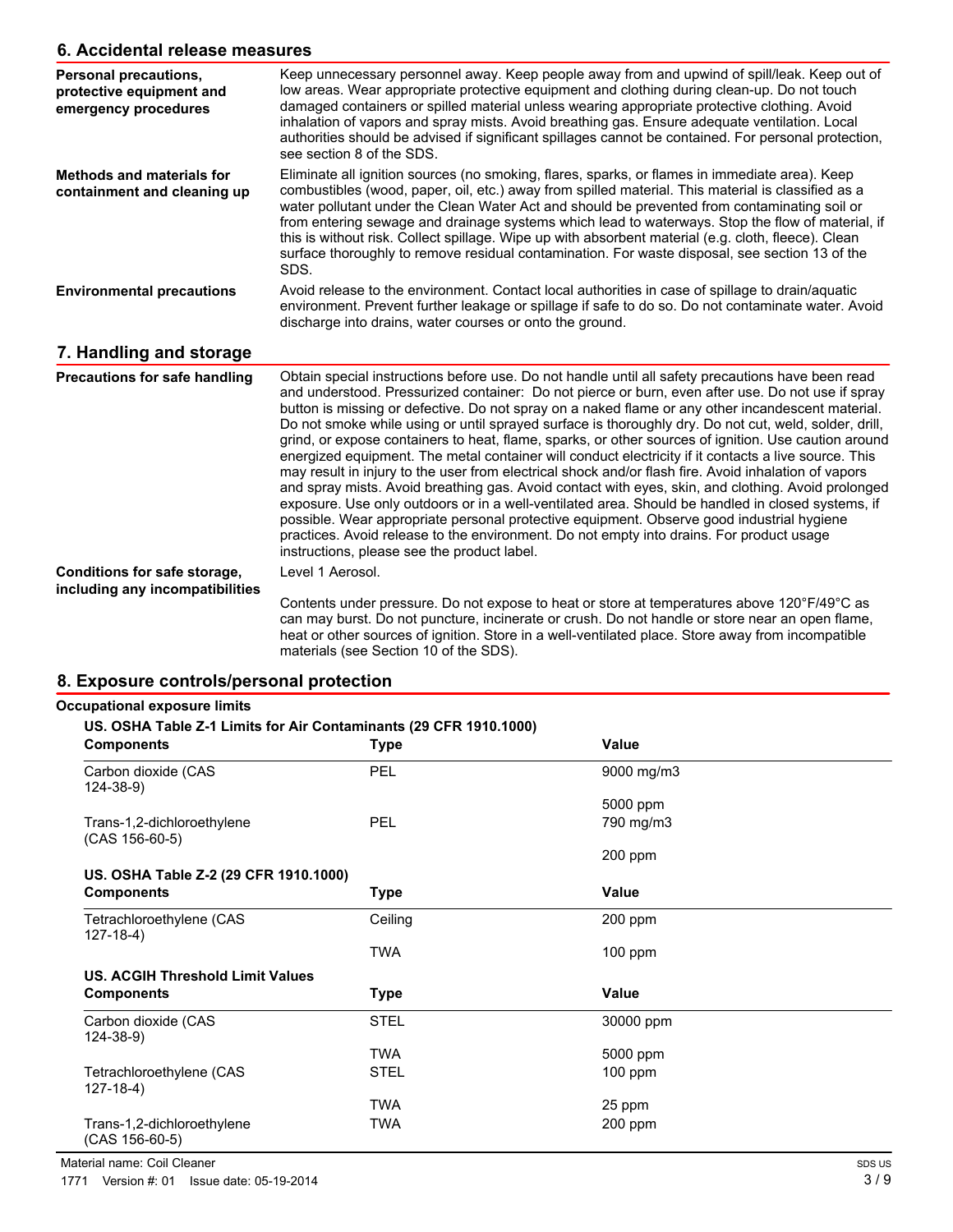# **US. NIOSH: Pocket Guide to Chemical Hazards**

| <b>Components</b>                              | <b>Type</b> | Value       |  |
|------------------------------------------------|-------------|-------------|--|
| Carbon dioxide (CAS<br>$124 - 38 - 9$          | <b>STEL</b> | 54000 mg/m3 |  |
|                                                |             | 30000 ppm   |  |
|                                                | <b>TWA</b>  | 9000 mg/m3  |  |
|                                                |             | 5000 ppm    |  |
| Trans-1,2-dichloroethylene<br>$(CAS 156-60-5)$ | <b>TWA</b>  | 790 mg/m3   |  |
|                                                |             | $200$ ppm   |  |

## **Biological limit values**

| <b>ACGIH Biological Exposure Indices</b> |
|------------------------------------------|
|                                          |

| <b>Components</b>                                   | Value | <b>Determinant</b>      | <b>Specimen</b>    | <b>Sampling Time</b> |  |
|-----------------------------------------------------|-------|-------------------------|--------------------|----------------------|--|
| Tetrachloroethylene (CAS 0.5 mg/l<br>$127 - 18 - 4$ |       | Tetrachloroethy<br>lene | <b>Blood</b>       |                      |  |
|                                                     | 3 ppm | Tetrachloroethy<br>lene | End-exhaled<br>aır |                      |  |

\* - For sampling details, please see the source document.

### **Exposure guidelines**

## **US - Minnesota Haz Subs: Skin designation applies**

| Tetrachloroethylene (CAS 127-18-4)       | Skin designation applies.                                                                                                                                                                                                                                                                                                                                                                                                                                                                        |  |
|------------------------------------------|--------------------------------------------------------------------------------------------------------------------------------------------------------------------------------------------------------------------------------------------------------------------------------------------------------------------------------------------------------------------------------------------------------------------------------------------------------------------------------------------------|--|
| Appropriate engineering<br>controls      | Good general ventilation (typically 10 air changes per hour) should be used. Ventilation rates<br>should be matched to conditions. If applicable, use process enclosures, local exhaust ventilation,<br>or other engineering controls to maintain airborne levels below recommended exposure limits. If<br>exposure limits have not been established, maintain airborne levels to an acceptable level. Eye<br>wash facilities and emergency shower must be available when handling this product. |  |
|                                          | Individual protection measures, such as personal protective equipment                                                                                                                                                                                                                                                                                                                                                                                                                            |  |
| Eye/face protection                      | Wear safety glasses with side shields (or goggles).                                                                                                                                                                                                                                                                                                                                                                                                                                              |  |
| <b>Skin protection</b>                   |                                                                                                                                                                                                                                                                                                                                                                                                                                                                                                  |  |
| <b>Hand protection</b>                   | Wear protective gloves such as: Viton®. Polyvinyl alcohol (PVA).                                                                                                                                                                                                                                                                                                                                                                                                                                 |  |
| <b>Other</b>                             | Wear appropriate chemical resistant clothing. Use of an impervious apron is recommended.                                                                                                                                                                                                                                                                                                                                                                                                         |  |
| <b>Respiratory protection</b>            | Wear positive pressure self-contained breathing apparatus (SCBA). Air monitoring is needed to<br>determine actual employee exposure levels.                                                                                                                                                                                                                                                                                                                                                      |  |
| <b>Thermal hazards</b>                   | Wear appropriate thermal protective clothing, when necessary.                                                                                                                                                                                                                                                                                                                                                                                                                                    |  |
| <b>General hygiene</b><br>considerations | When using do not smoke. Always observe good personal hygiene measures, such as washing<br>after handling the material and before eating, drinking, and/or smoking. Routinely wash work<br>clothing and protective equipment to remove contaminants.                                                                                                                                                                                                                                             |  |

# **9. Physical and chemical properties**

| <b>Appearance</b>                                        |                                                |  |
|----------------------------------------------------------|------------------------------------------------|--|
| <b>Physical state</b>                                    | Liquid.                                        |  |
| Form                                                     | Aerosol.                                       |  |
| Color                                                    | Colorless.                                     |  |
| Odor                                                     | Solvent.                                       |  |
| Odor threshold                                           | Not available.                                 |  |
| рH                                                       | Not available.                                 |  |
| Melting point/freezing point                             | $-112$ °F (-80 °C) estimated                   |  |
| Initial boiling point and boiling<br>range               | 119.7 $\degree$ F (48.7 $\degree$ C) estimated |  |
| <b>Flash point</b>                                       | None (Tag Closed Cup)                          |  |
| <b>Evaporation rate</b>                                  | Fast.                                          |  |
| Flammability (solid, gas)                                | Not available.                                 |  |
| Upper/lower flammability or explosive limits             |                                                |  |
| <b>Flammability limit - lower</b> 6.7 % estimated<br>(%) |                                                |  |

Material name: Coil Cleaner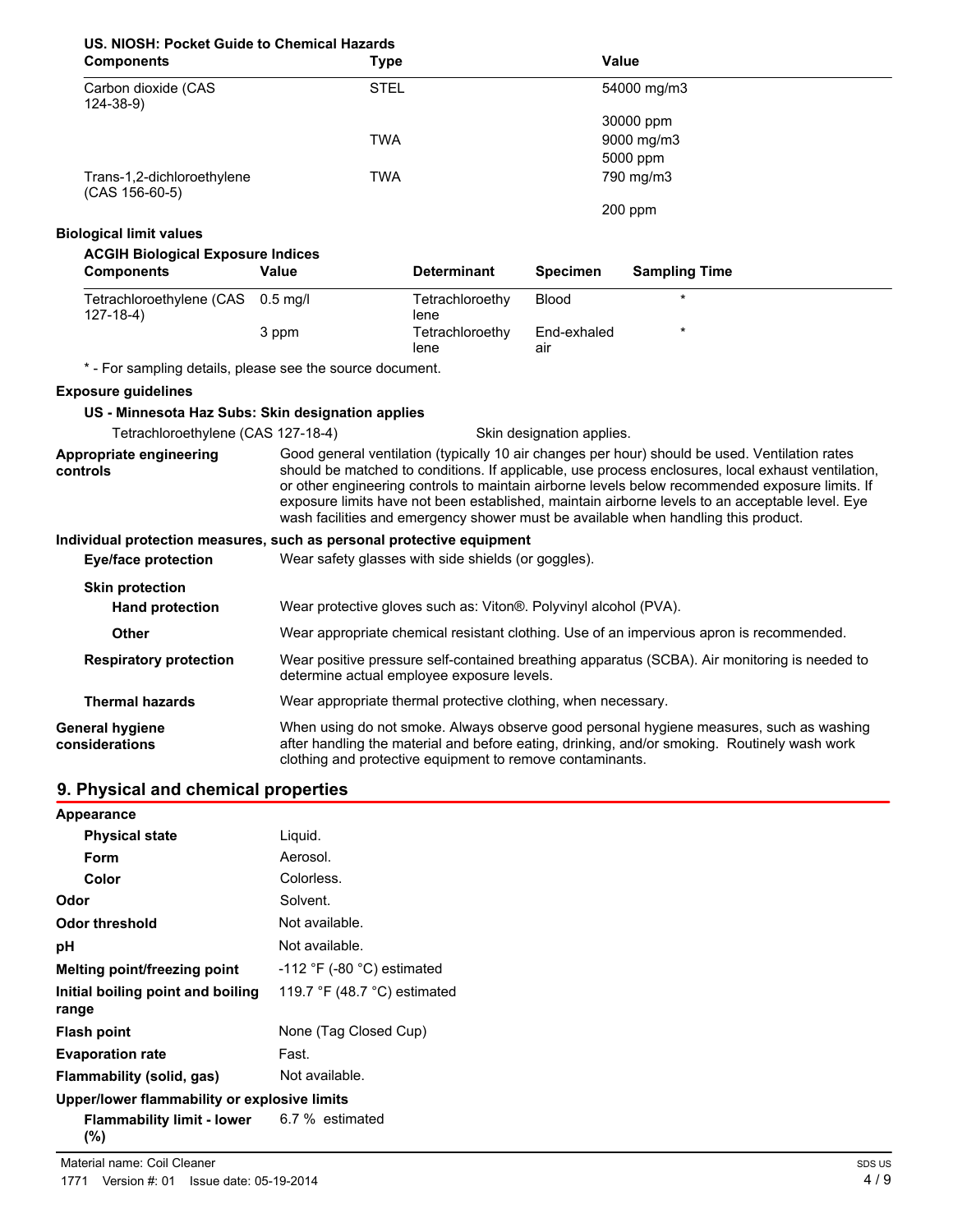| <b>Flammability limit - upper</b><br>(%)          | 18 % estimated                              |
|---------------------------------------------------|---------------------------------------------|
| Vapor pressure                                    | 1443.6 hPa estimated                        |
| Vapor density                                     | $> 4$ (air = 1)                             |
| <b>Relative density</b>                           | 1.58                                        |
| Solubility (water)                                | Slight.                                     |
| <b>Partition coefficient</b><br>(n-octanol/water) | Not available.                              |
| <b>Auto-ignition temperature</b>                  | 860 $\degree$ F (460 $\degree$ C) estimated |
| <b>Decomposition temperature</b>                  | Not available.                              |
| Viscosity (kinematic)                             | Not available.                              |
| <b>Percent volatile</b>                           | 97.6 % estimated                            |

# **10. Stability and reactivity**

| <b>Reactivity</b>                            | The product is stable and non-reactive under normal conditions of use, storage and transport.                                                                                                                                                  |  |  |
|----------------------------------------------|------------------------------------------------------------------------------------------------------------------------------------------------------------------------------------------------------------------------------------------------|--|--|
| <b>Chemical stability</b>                    | Material is stable under normal conditions.                                                                                                                                                                                                    |  |  |
| <b>Possibility of hazardous</b><br>reactions | No dangerous reaction known under conditions of normal use.                                                                                                                                                                                    |  |  |
| <b>Conditions to avoid</b>                   | Heat, flames and sparks. Contact with incompatible materials. When exposed to extreme heat or<br>hot surfaces, vapors may decompose to harmful or fatal corrosive gases such as hydrogen<br>fluoride, hydrogen chloride and possibly phosgene. |  |  |
| Incompatible materials                       | Strong oxidizing agents.                                                                                                                                                                                                                       |  |  |
| <b>Hazardous decomposition</b><br>products   | Hydrogen chloride. Hydrogen fluoride. Phosgene. Carbon oxides.                                                                                                                                                                                 |  |  |

# **11. Toxicological information**

## **Information on likely routes of exposure**

| Ingestion                                                                          | Single dose oral toxicity is considered to be extremely low. Swallowing large amounts may cause<br>injury if aspirated into the lungs. This may be rapidly absorbed through the lungs and result in<br>injury to other body systems.                                    |
|------------------------------------------------------------------------------------|-------------------------------------------------------------------------------------------------------------------------------------------------------------------------------------------------------------------------------------------------------------------------|
| Inhalation                                                                         | Harmful if inhaled. Symptoms of overexposure may be headache, dizziness, tiredness, nausea<br>and vomiting.                                                                                                                                                             |
| <b>Skin contact</b>                                                                | Causes skin irritation.                                                                                                                                                                                                                                                 |
| Eye contact                                                                        | Causes eye irritation.                                                                                                                                                                                                                                                  |
| Symptoms related to the<br>physical, chemical and<br>toxicological characteristics | Irritation of nose and throat. Irritation of eyes and mucous membranes. May cause redness and<br>pain. Exposed individuals may experience eye tearing, redness, and discomfort. Symptoms of<br>overexposure may be headache, dizziness, tiredness, nausea and vomiting. |

# **Information on toxicological effects**

| <b>Acute toxicity</b> | Harmful if inhaled. Narcotic effects. |                                   |  |
|-----------------------|---------------------------------------|-----------------------------------|--|
| <b>Product</b>        | <b>Species</b>                        | <b>Test Results</b>               |  |
| Coil Cleaner          |                                       |                                   |  |
| <b>Acute</b>          |                                       |                                   |  |
| Dermal                |                                       |                                   |  |
| LD50                  | Rabbit                                | 3428.897 mg/kg estimated          |  |
| Inhalation            |                                       |                                   |  |
| <b>LC50</b>           | Rat                                   | 5840.1641 mg/l, 4 hours estimated |  |
|                       |                                       | 4487.5278 ppm, 4 hours estimated  |  |
| Oral                  |                                       |                                   |  |
| LD50                  | Rat                                   | 2492.2361 mg/kg estimated         |  |
| <b>Subchronic</b>     |                                       |                                   |  |
| Inhalation            |                                       |                                   |  |
| <b>LC50</b>           | Rat                                   | 51229.5078 ppm, 90 days estimated |  |
|                       |                                       |                                   |  |

\* Estimates for product may be based on additional component data not shown.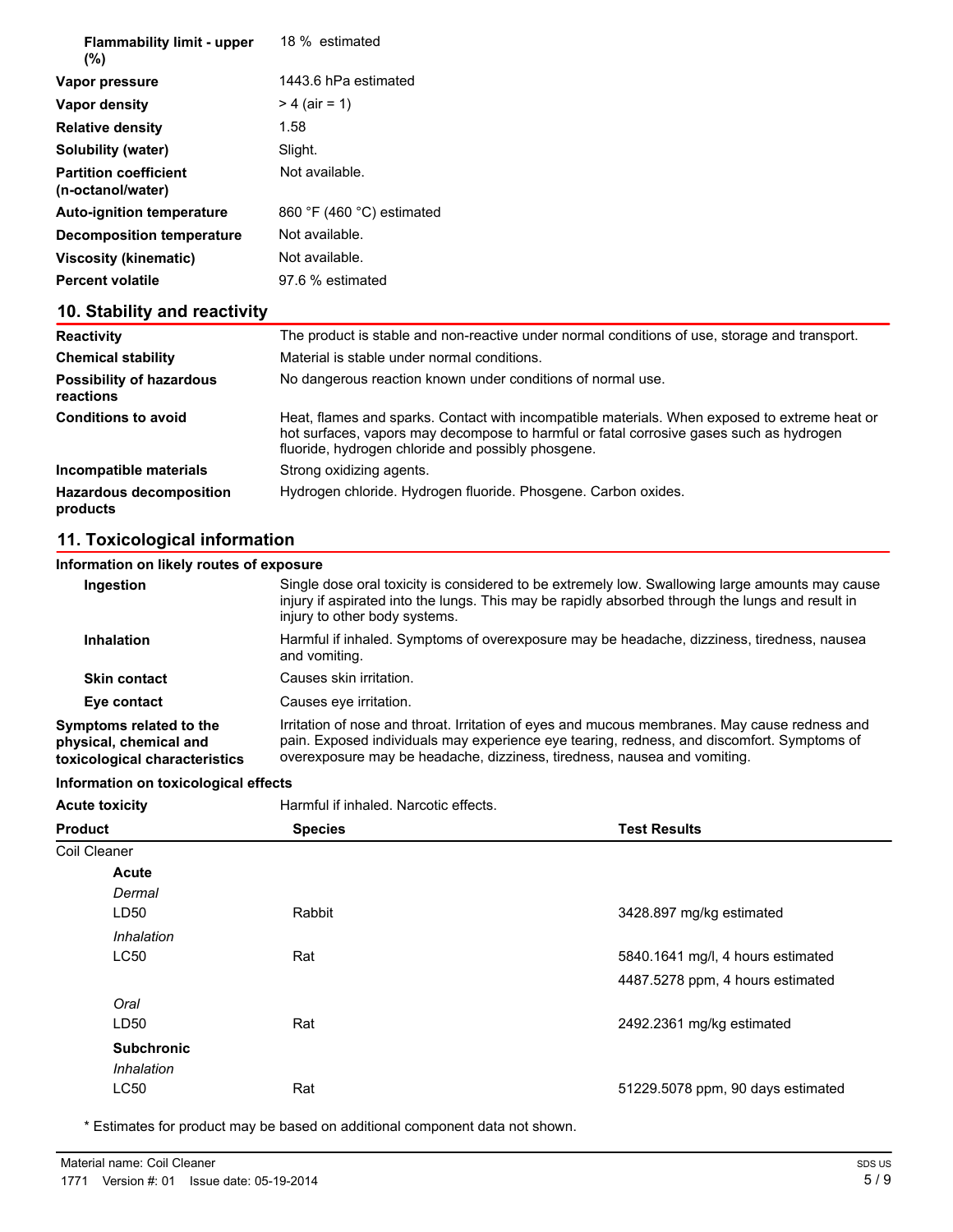| <b>Skin corrosion/irritation</b>                      | Causes skin irritation.                                                                                             |                                                  |
|-------------------------------------------------------|---------------------------------------------------------------------------------------------------------------------|--------------------------------------------------|
| Serious eye damage/eye<br>irritation                  | Causes eye irritation.                                                                                              |                                                  |
| <b>Respiratory sensitization</b>                      | Not available.                                                                                                      |                                                  |
| <b>Skin sensitization</b>                             | This product is not expected to cause skin sensitization.                                                           |                                                  |
| <b>Germ cell mutagenicity</b>                         | No data available to indicate product or any components present at greater than 0.1% are<br>mutagenic or genotoxic. |                                                  |
| Carcinogenicity                                       | May cause cancer.                                                                                                   |                                                  |
|                                                       | IARC Monographs. Overall Evaluation of Carcinogenicity                                                              |                                                  |
| Tetrachloroethylene (CAS 127-18-4)                    | US. National Toxicology Program (NTP) Report on Carcinogens                                                         | 2A Probably carcinogenic to humans.              |
| Tetrachloroethylene (CAS 127-18-4)                    |                                                                                                                     | Reasonably Anticipated to be a Human Carcinogen. |
| <b>Reproductive toxicity</b>                          | This product is not expected to cause reproductive or developmental effects.                                        |                                                  |
| Specific target organ toxicity -<br>single exposure   | May cause drowsiness or dizziness.                                                                                  |                                                  |
| Specific target organ toxicity -<br>repeated exposure | Not classified.                                                                                                     |                                                  |
| <b>Aspiration hazard</b>                              | Based on available data, the classification criteria are not met. May be an aspiration hazard.                      |                                                  |
| <b>Chronic effects</b>                                | Prolonged inhalation may be harmful. Prolonged exposure may cause chronic effects.                                  |                                                  |
|                                                       |                                                                                                                     |                                                  |

# **12. Ecological information**

| Ecotoxicity                        |                  | Toxic to aquatic life with long lasting effects. Accumulation in aquatic organisms is expected. |                                   |  |
|------------------------------------|------------------|-------------------------------------------------------------------------------------------------|-----------------------------------|--|
| <b>Product</b>                     |                  | <b>Species</b>                                                                                  | <b>Test Results</b>               |  |
| Coil Cleaner                       |                  |                                                                                                 |                                   |  |
| <b>Aquatic</b>                     |                  |                                                                                                 |                                   |  |
| Fish                               | <b>LC50</b>      | Fish                                                                                            | 21.3261 mg/l, 96 hours estimated  |  |
| Acute                              |                  |                                                                                                 |                                   |  |
| Crustacea                          | EC <sub>50</sub> | Daphnia                                                                                         | 494.2457 mg/l, 48 hours estimated |  |
| <b>Components</b>                  |                  | <b>Species</b>                                                                                  | <b>Test Results</b>               |  |
| Tetrachloroethylene (CAS 127-18-4) |                  |                                                                                                 |                                   |  |
| <b>Aquatic</b>                     |                  |                                                                                                 |                                   |  |
| <b>Fish</b>                        | <b>LC50</b>      | Rainbow trout, donaldson trout<br>(Oncorhynchus mykiss)                                         | 4.73 - 5.27 mg/l, 96 hours        |  |

\* Estimates for product may be based on additional component data not shown.

**Persistence and degradability** No data is available on the degradability of this product.

| <b>Bioaccumulative potential</b>                  | No data available.                                                                                                                                                                         |  |
|---------------------------------------------------|--------------------------------------------------------------------------------------------------------------------------------------------------------------------------------------------|--|
| Partition coefficient n-octanol / water (log Kow) |                                                                                                                                                                                            |  |
| Tetrachloroethylene                               | 2.88                                                                                                                                                                                       |  |
| Mobility in soil                                  | No data available.                                                                                                                                                                         |  |
| Other adverse effects                             | No other adverse environmental effects (e.g. ozone depletion, photochemical ozone creation<br>potential, endocrine disruption, global warming potential) are expected from this component. |  |

## **13. Disposal considerations**

| Disposal of waste from<br>residues / unused products | This material and its container must be disposed of as hazardous waste. Empty container can be<br>recycled. Consult authorities before disposal. Contents under pressure. Do not puncture,<br>incinerate or crush. Do not allow this material to drain into sewers/water supplies. Do not<br>contaminate ponds, waterways or ditches with chemical or used container. Dispose in accordance<br>with all applicable regulations. |
|------------------------------------------------------|---------------------------------------------------------------------------------------------------------------------------------------------------------------------------------------------------------------------------------------------------------------------------------------------------------------------------------------------------------------------------------------------------------------------------------|
| Hazardous waste code                                 | D039: Waste Tetrachloroethylene<br>F001: Waste Tetrachloroethylene - Spent halogenated solvent used in degreasing<br>F002: Waste Tetrachloroethylene - Spent halogenated solvent                                                                                                                                                                                                                                                |
| <b>Contaminated packaging</b>                        | Empty containers should be taken to an approved waste handling site for recycling or disposal.<br>Since emptied containers may retain product residue, follow label warnings even after container is<br>emptied.                                                                                                                                                                                                                |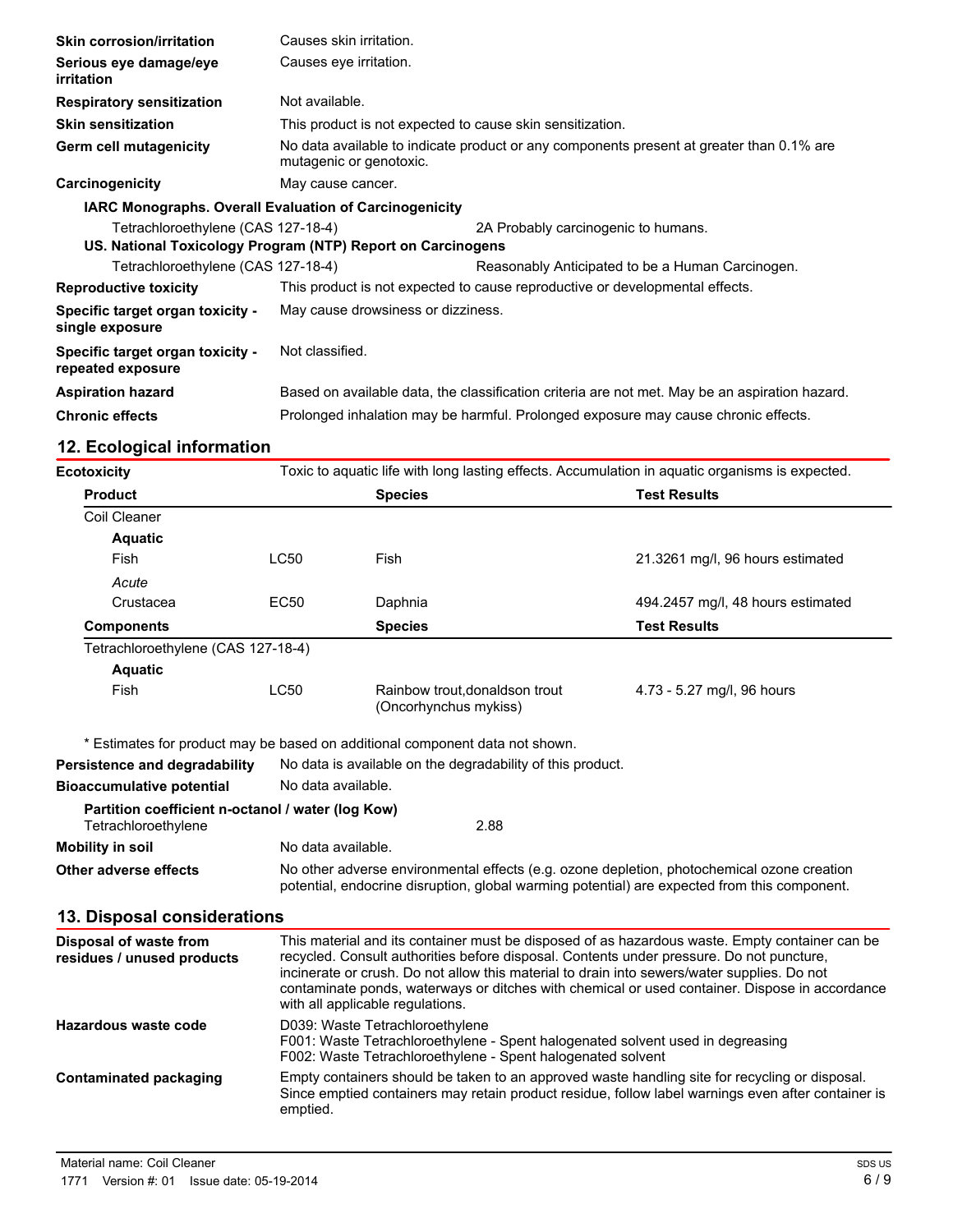# **14. Transport information**

| <b>DOT</b>                        |                                                                                                        |
|-----------------------------------|--------------------------------------------------------------------------------------------------------|
| UN number                         | <b>UN1950</b>                                                                                          |
| UN proper shipping name           | Aerosols, poison, Limited Quantity, MARINE POLLUTANT                                                   |
| <b>Transport hazard class(es)</b> |                                                                                                        |
| <b>Class</b>                      | 2.2                                                                                                    |
| <b>Subsidiary risk</b>            | $6.1$ (PGIII)                                                                                          |
| Label(s)                          | 2.2, 6.1                                                                                               |
| <b>Packing group</b>              | Not applicable.                                                                                        |
| <b>Environmental hazards</b>      |                                                                                                        |
| <b>Marine pollutant</b>           | Yes                                                                                                    |
|                                   | Special precautions for user Read safety instructions, SDS and emergency procedures before handling.   |
| <b>Special provisions</b>         | Not available.                                                                                         |
| <b>Packaging exceptions</b>       | 306                                                                                                    |
| Packaging non bulk                | None                                                                                                   |
| <b>Packaging bulk</b>             | None                                                                                                   |
| <b>IATA</b>                       |                                                                                                        |
| <b>UN number</b>                  | <b>UN1950</b>                                                                                          |
| UN proper shipping name           | Aerosols, non-flammable, containing substances in Division 6.1, Packing Group III, Limited<br>Quantity |
| <b>Transport hazard class(es)</b> |                                                                                                        |
| <b>Class</b>                      | 2.2                                                                                                    |
| <b>Subsidiary risk</b>            | $6.1$ (PGIII)                                                                                          |
| <b>Packing group</b>              | Not applicable.                                                                                        |
| <b>Environmental hazards</b>      | No.                                                                                                    |
| <b>ERG Code</b>                   | 2P                                                                                                     |
| <b>Other information</b>          | Special precautions for user Read safety instructions, SDS and emergency procedures before handling.   |
| Passenger and cargo<br>aircraft   | Allowed.                                                                                               |
| <b>Cargo aircraft only</b>        | Allowed.                                                                                               |
| IMDG                              |                                                                                                        |
| <b>UN number</b>                  | <b>UN1950</b>                                                                                          |
| UN proper shipping name           | AEROSOLS, MARINE POLLUTANT                                                                             |
| <b>Transport hazard class(es)</b> |                                                                                                        |
| <b>Class</b>                      | $\overline{2}$                                                                                         |
| <b>Subsidiary risk</b>            | 6.1                                                                                                    |
| <b>Packing group</b>              | Not applicable.                                                                                        |
| <b>Environmental hazards</b>      |                                                                                                        |
| <b>Marine pollutant</b>           | Yes                                                                                                    |
| EmS                               | Not available.                                                                                         |
|                                   | Special precautions for user Read safety instructions, SDS and emergency procedures before handling.   |
| <b>General information</b>        | DOT Regulated Marine Pollutant. IMDG Regulated Marine Pollutant.                                       |
|                                   |                                                                                                        |

# **15. Regulatory information**

| <b>US federal regulations</b>                                                         | Standard, 29 CFR 1910.1200.                                                                                                                    | This product is a "Hazardous Chemical" as defined by the OSHA Hazard Communication<br>All components are on the U.S. EPA TSCA Inventory List. |  |
|---------------------------------------------------------------------------------------|------------------------------------------------------------------------------------------------------------------------------------------------|-----------------------------------------------------------------------------------------------------------------------------------------------|--|
| TSCA Section 12(b) Export Notification (40 CFR 707, Subpt. D)                         |                                                                                                                                                |                                                                                                                                               |  |
| Decafluoropentane (CAS 138495-42-8)<br><b>SARA 304 Emergency release notification</b> |                                                                                                                                                | 1.0 % One-Time Export Notification only.                                                                                                      |  |
| Not regulated.<br>Not listed.                                                         | US. OSHA Specifically Regulated Substances (29 CFR 1910.1001-1050)<br>US EPCRA (SARA Title III) Section 313 - Toxic Chemical: Listed substance |                                                                                                                                               |  |
| Tetrachloroethylene (CAS 127-18-4)                                                    | <b>CERCLA Hazardous Substance List (40 CFR 302.4)</b>                                                                                          |                                                                                                                                               |  |
| Tetrachloroethylene (CAS 127-18-4)                                                    | Trans-1,2-dichloroethylene (CAS 156-60-5)                                                                                                      |                                                                                                                                               |  |
| Material name: Coil Cleaner                                                           |                                                                                                                                                | SDS US                                                                                                                                        |  |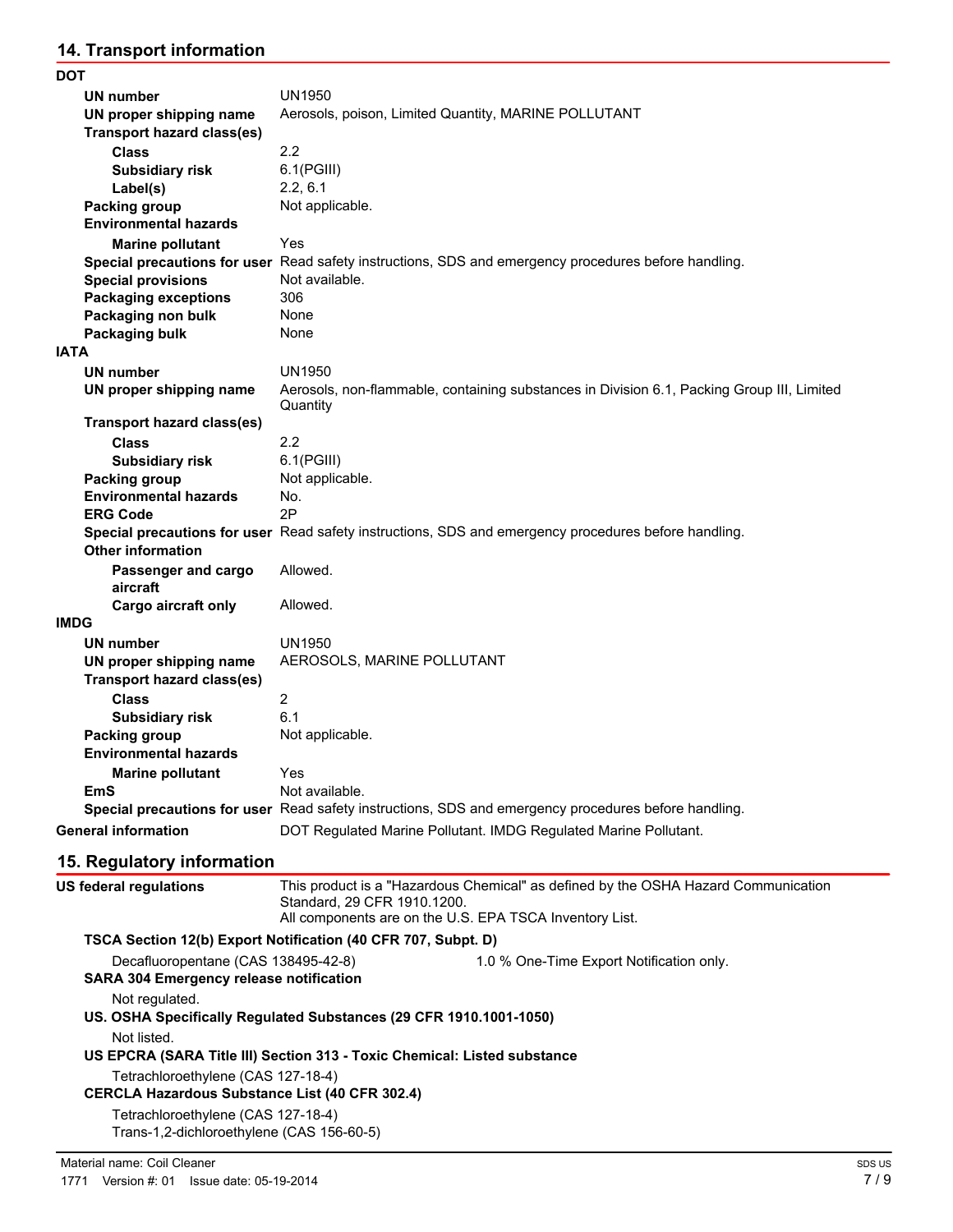#### **CERCLA Hazardous Substances: Reportable quantity**

| Tetrachloroethylene (CAS 127-18-4)        | 100 LBS  |
|-------------------------------------------|----------|
| Trans-1,2-dichloroethylene (CAS 156-60-5) | 1000 LBS |

Spills or releases resulting in the loss of any ingredient at or above its RQ require immediate notification to the National Response Center (800-424-8802) and to your Local Emergency Planning Committee.

#### **Clean Air Act (CAA) Section 112 Hazardous Air Pollutants (HAPs) List**

Tetrachloroethylene (CAS 127-18-4)

**Clean Air Act (CAA) Section 112(r) Accidental Release Prevention (40 CFR 68.130)**

Not regulated.

| <b>Safe Drinking Water Act</b> | Not regulated. |
|--------------------------------|----------------|
| (SDWA)<br><b>Food and Drug</b> | Not regulated. |
| Administration (FBA)           |                |

**Administration (FDA) Superfund Amendments and Reauthorization Act of 1986 (SARA)**

| <b>Section 311/312</b><br><b>Hazard categories</b> | Immediate Hazard - Yes<br>Delayed Hazard - Yes<br>Fire Hazard - No<br>Pressure Hazard - Yes<br>Reactivity Hazard - No |
|----------------------------------------------------|-----------------------------------------------------------------------------------------------------------------------|
| <b>SARA 302 Extremely</b><br>hazardous substance   | No                                                                                                                    |

#### **US state regulations**

#### **US. New Jersey Worker and Community Right-to-Know Act**

Carbon dioxide (CAS 124-38-9) Tetrachloroethylene (CAS 127-18-4) Trans-1,2-dichloroethylene (CAS 156-60-5)

## **US. Massachusetts RTK - Substance List** Carbon dioxide (CAS 124-38-9)

Tetrachloroethylene (CAS 127-18-4) Trans-1,2-dichloroethylene (CAS 156-60-5)

#### **US. Pennsylvania Worker and Community Right-to-Know Law**

Tetrachloroethylene (CAS 127-18-4) Carbon dioxide (CAS 124-38-9) Trans-1,2-dichloroethylene (CAS 156-60-5)

#### **US. Rhode Island RTK**

Tetrachloroethylene (CAS 127-18-4) Trans-1,2-dichloroethylene (CAS 156-60-5)

#### **US. California Proposition 65**

WARNING: This product contains a chemical known to the State of California to cause cancer.

#### **US - California Proposition 65 - CRT: Listed date/Carcinogenic substance**

Tetrachloroethylene (CAS 127-18-4) Listed: April 1, 1988

## **Volatile organic compounds (VOC) regulations**

#### **EPA**

| <b>VOC content (40 CFR)</b><br>51.100(s)          | 7.8%          |
|---------------------------------------------------|---------------|
| <b>Consumer products</b><br>(40 CFR 59, Subpt. C) | Not regulated |
| <b>State</b>                                      |               |
| <b>Consumer products</b>                          | Not regulated |
| <b>VOC content (CA)</b>                           | $9.8\%$       |
| <b>VOC content (OTC)</b>                          | 7.8%          |

### **International Inventories**

| Country(s) or region | Inventory name                                     | On inventory (yes/no)* |
|----------------------|----------------------------------------------------|------------------------|
| Australia            | Australian Inventory of Chemical Substances (AICS) | Yes                    |
| Canada               | Domestic Substances List (DSL)                     | Yes                    |
| Canada               | Non-Domestic Substances List (NDSL)                | No                     |